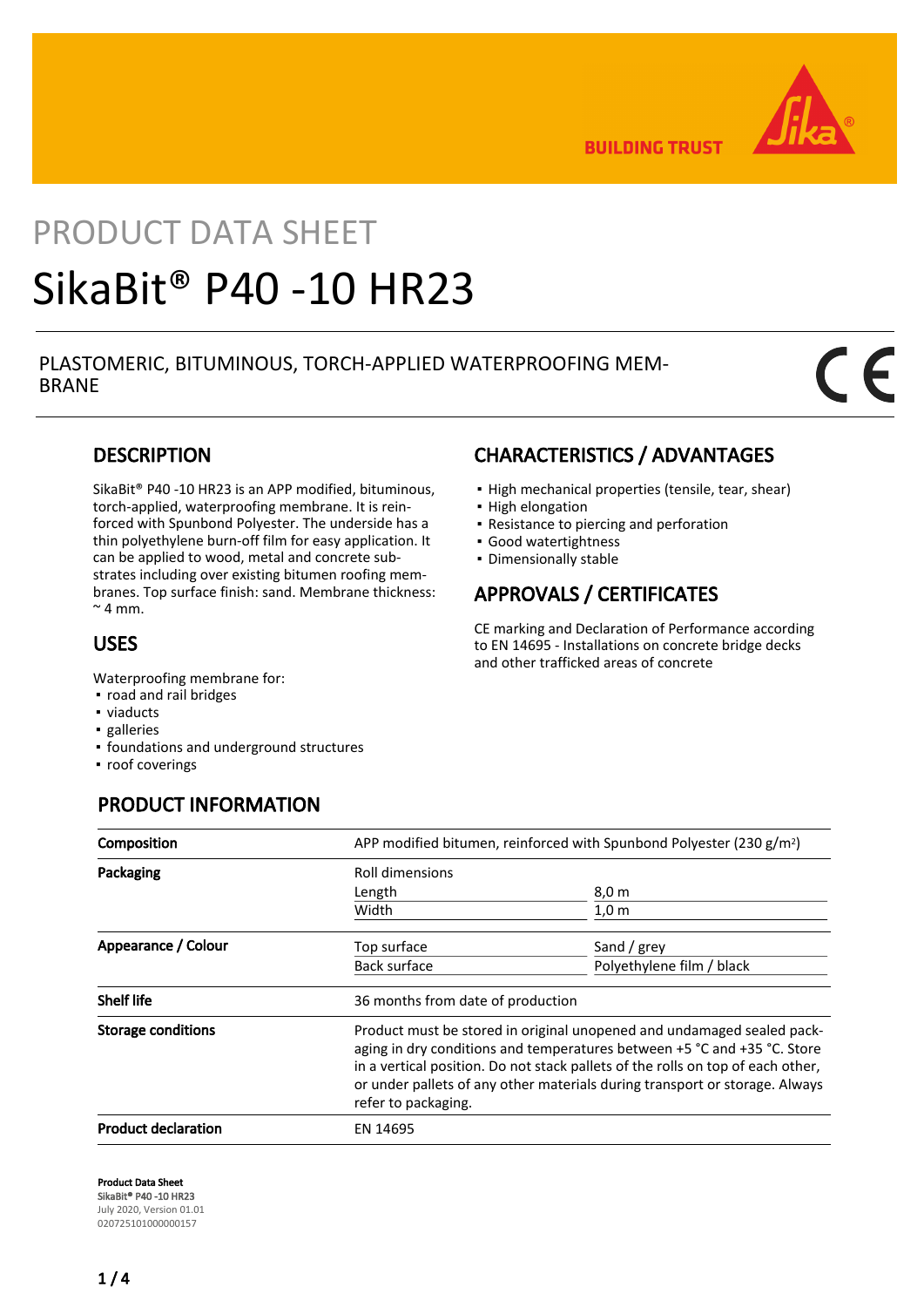| Length                                         | 8,00 m (±0,2 %)                                                                                 |                              | (EN 1848-1)                     |
|------------------------------------------------|-------------------------------------------------------------------------------------------------|------------------------------|---------------------------------|
| Width                                          | $1,00 \text{ m } (\pm 1\%)$                                                                     |                              | (EN 1848-1)                     |
| <b>Effective thickness</b>                     | 4,00 mm $(\pm 7%)$                                                                              |                              | (EN 1849-1)                     |
| <b>TECHNICAL INFORMATION</b>                   |                                                                                                 |                              |                                 |
| Resistance to static puncture                  | 300N (±15%)                                                                                     |                              | (EN 12730)                      |
| Tensile strength                               | Max. Tensile strength lon-<br>gitudinal                                                         | 1100 N / 50mm (± 10%)        | (EN 12311-1)                    |
|                                                | Max. tensile strength trans- 900 N / 50mm (± 10%)<br>versal                                     |                              |                                 |
| Elongation                                     | Longitudinal<br>Transversal                                                                     | 50% (± 10%)<br>50% (± 10%)   | (EN 12311-1)                    |
| Dimensional change after heat                  | At 160 °C<br>0,3%                                                                               |                              | (EN 14695 / EN 1107-1 Annex. B) |
| Resistance to tear                             | Longitudinal<br><b>Transversal</b>                                                              | 250 N (±15%)<br>250 N (±15%) | (EN 12310-1)                    |
| Joint shear resistance                         | 0,2 N/mm <sup>2</sup> (Asphalt Concrete)<br>0,3 N/mm <sup>2</sup> (Mastic Asphalt)              |                              | (EN 13653)                      |
| <b>Flexibility at low temperature</b>          | $≤ -10 °C$                                                                                      |                              | (EN 1109)                       |
| <b>Reaction to fire</b>                        | Class F                                                                                         |                              | (EN 13501-1)                    |
| <b>Flow resistance</b>                         | At elevated temperature ( $\geq 130^{\circ}$ C)                                                 |                              | (EN 1110)                       |
| Watertightness                                 | Pass                                                                                            |                              | (EN 14694)                      |
| Water absorption                               | 0,5%                                                                                            |                              | (EN 14223)                      |
| Durability of watertightness against<br>ageing | 120 °C                                                                                          |                              | (EN 1296 - EN 1110)             |
| Service temperature                            | -20 °C to +70 °C                                                                                |                              |                                 |
| <b>Surface burning characteristics</b>         | Behavior of Bitumen Sheets During Application of Mastic Asphalt<br>10mm at -10 °C<br>(EN 14693) |                              |                                 |
| <b>SYSTEMS</b>                                 |                                                                                                 |                              |                                 |
| System structure                               | <b>Ancillary Product:</b><br>Primer: Sika® Igolflex® P-10 GR                                    |                              |                                 |
| <b>APPLICATION INFORMATION</b>                 |                                                                                                 |                              |                                 |
| Ambient air temperature                        | +5 °C min. / +50 °C max.                                                                        |                              |                                 |
| Relative air humidity                          | 80% max.                                                                                        |                              |                                 |
| Substrate temperature                          | +5 °C min. / +50 °C max.                                                                        |                              |                                 |
| Substrate moisture content                     | No visible moisture                                                                             |                              |                                 |

Product Data Sheet SikaBit® P40 -10 HR23 July 2020, Version 01.01 020725101000000157

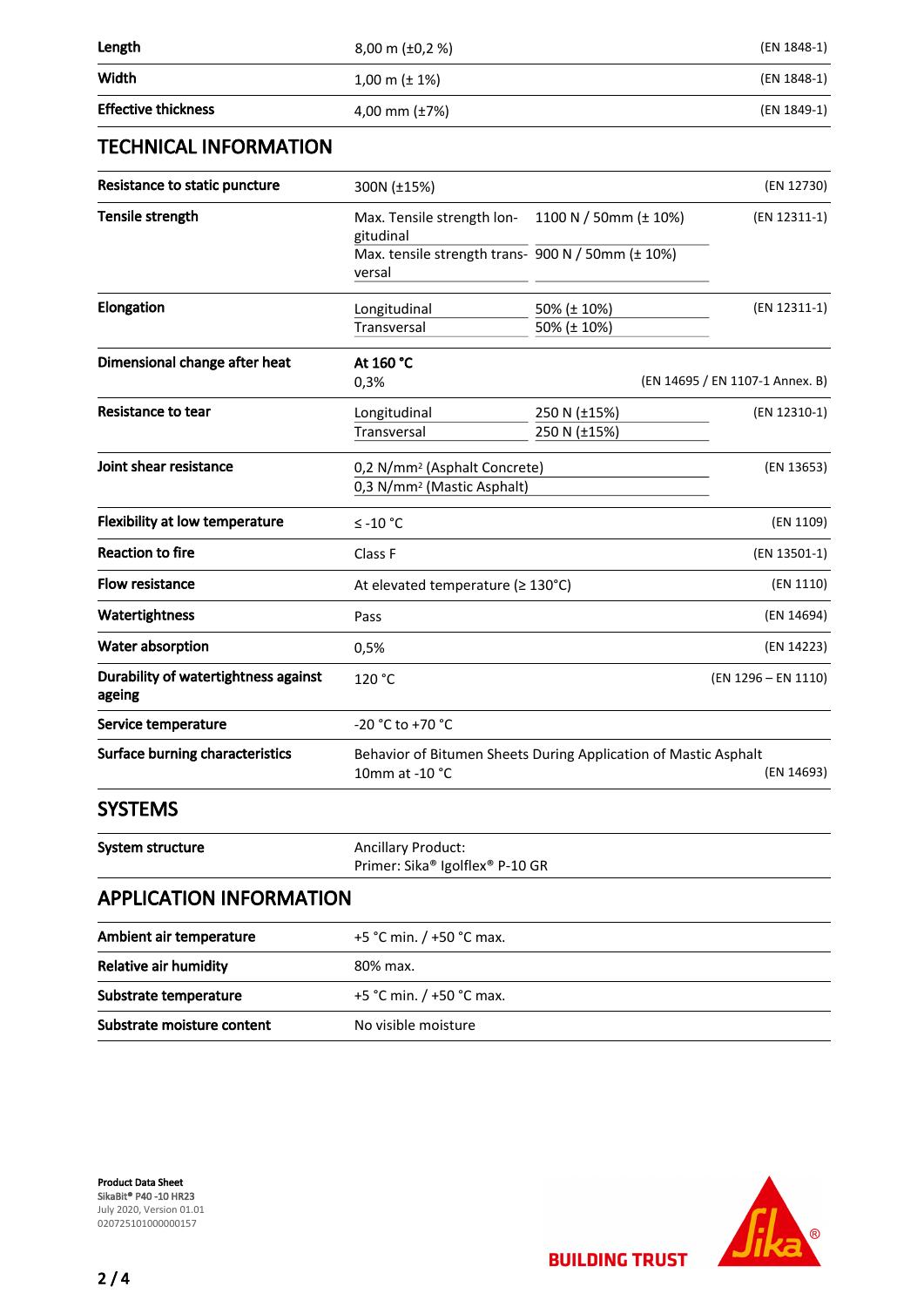# APPLICATION INSTRUCTIONS

#### SUBSTRATE QUALITY

The supporting structure must be of sufficient structural strength to apply all new and existing layers of the waterproofing build-up. When used as a roofing membrane, the complete roof system must be designed and secured against wind uplift loadings. The substrate must be uniform, firm, smooth and free of any sharp protrusion or burrs, clean, dry, free of grease, bitumen, oil, dust and loosely adhering particles.

Horizontal surfaces must be sloped > 1,5%.

#### SUBSTRATE PREPARATION

Use the appropriate preparation equipment to achieve the required substrate quality. For more information please refer to "SikaBit® Application Manual" and to "SikaBit® Application Guide".

#### APPLICATION METHOD / TOOLS

#### Installation procedure

Strictly follow installation procedures as defined in method statements, application manuals and working instructions which must always be adjusted to the actual site conditions.

#### Priming

Apply Sika® Igolflex® P-10 GR primer (consumption  $\sim$ 0,30 kg/m<sup>2</sup>), at the correct consumption to the prepared dry surface and allow to dry before next application stage. Refer to the individual Product Data Sheet.

### Alignment

Unroll, align and re-roll correctly before torching. **Overlaps** 

Side: 100mm. End: 150 mm.

#### Torching

Use a gas burner to heat the substrate and the backing film on the underside of membrane. When the backing film starts to melt, the membrane is ready to stick. Roll the membrane forward and press firmly against the substrate, in order to avoid air entrapments and ensure a secure bond, either with roller or heavy broom. Ensure a bead of melted bitumen is visible along the full length of the overlap sides and ends when laying.

#### Detailing

All details such as internal and external corners, upstands, vent pipes, drains, support metalwork, e.t.c. must be cut and sealed effectively. Detailing must follow the recommended guidelines and good practice for torch-applied membranes.

#### Protection

The membrane must be protected from damage during any ongoing site activities.

# FURTHER INFORMATION

- Application Manual: SikaBit®
- Application Guide: SikaBit<sup>®</sup>

# IMPORTANT CONSIDERATIONS

- This product shall only be used by installers, skilled and experienced in installation of bituminous membranes.
- Avoid damage on installed membrane while over torch of further sheet membrane.
- **The watertightness of the structure must be tested** and approved after completion of the membrane installation works and according to the requirements of the client's specifications.
- The membrane is not UV stable and can not be in-▪ stalled on structures permanently exposed to UV light and weathering.

# BASIS OF PRODUCT DATA

All technical data stated in this Product Data Sheet are based on laboratory tests. Actual measured data may vary due to circumstances beyond our control.

# LOCAL RESTRICTIONS

Please note that as a result of specific local regulations the performance of this product may vary from country to country. Please consult the local Product Data Sheet for the exact description of the application fields.

# ECOLOGY, HEALTH AND SAFETY

#### REGULATION (EC) NO 1907/2006 - REACH

This product is an article as defined in article 3 of regulation (EC) No 1907/2006 (REACH). It contains no substances which are intended to be released from the article under normal or reasonably foreseeable conditions of use. A safety data sheet following article 31 of the same regulation is not needed to bring the product to the market, to transport or to use it. For safe use follow the instructions given in the product data sheet. Based on our current knowledge, this product does not contain SVHC (substances of very high concern) as listed in Annex XIV of the REACH regulation or on the candidate list published by the European Chemicals Agency in concentrations above  $0.1 % (w/w).$ 

# LEGAL NOTES

The information, and, in particular, the recommendations relating to the application and end-use of Sika products, are given in good faith based on Sika's current knowledge and experience of the products when properly stored, handled and applied under normal conditions in accordance with Sika's recommendations. In practice, the differences in materials, substrates and actual site conditions are such that no warranty in respect of merchantability or of fitness for a particular purpose, nor any liability arising out of any legal relationship whatsoever, can be inferred either from this information, or from any written recommendations, or from any other advice offered. The user of the product must test the product's suitability

Product Data Sheet SikaBit® P40 -10 HR23 July 2020, Version 01.01 020725101000000157



**BUILDING TRUST**